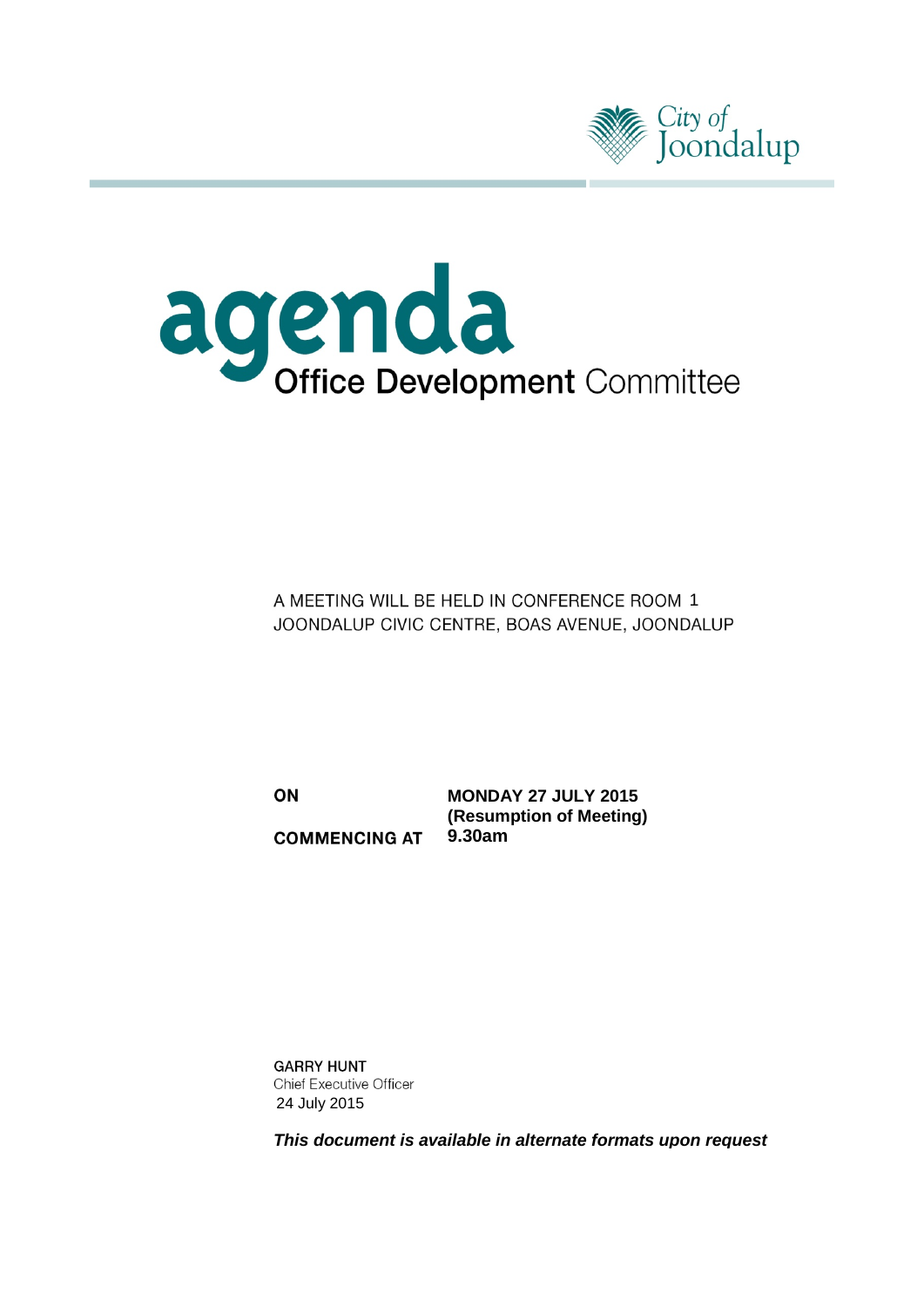# **PROCEDURES FOR PUBLIC QUESTION TIME**

The following procedures for the conduct of Public Question Time were adopted at the Council meeting held on 19 November 2013:

# **Questions asked verbally**

- 1 Members of the public are invited to ask questions at Committee Meetings.
- 2 Questions asked at an Ordinary Committee meeting must relate to a matter that affects the City of Joondalup. Questions asked at a Special meeting of the Committee must relate to the purpose for which the meeting has been called.
- 3 A register will be provided for those persons wanting to ask questions to enter their name. Persons will be requested to come forward in the order in which they are registered, and to give their name and full address.
- 4 Public question time will be limited to two minutes per member of the public, with a limit of two verbal questions per member of the public.
- 5 Statements are not to precede the asking of a question during public question time. Statements should be made during public statement time.
- 6 Members of the public are encouraged to keep their questions brief to enable everyone who desires to ask a question to have the opportunity to do so.
- 7 Public question time will be allocated a minimum of 15 minutes and may be extended in intervals of up to 10 minutes by resolution of the Committee, but the total time allocated for public questions to be asked and responses to be given is not to exceed 35 minutes in total. Public question time is declared closed following the expiration of the allocated time period, or earlier than such time where there are no further questions.
- 8 Questions are to be directed to the Presiding Member and shall be asked politely, in good faith, and are not to be framed in such a way as to reflect adversely or be defamatory on a particular Elected Member or City employee. The Presiding Member shall decide to:
	- accept or reject any question and his/her decision is final
	- nominate a member of the Committee and/or City employee to respond to the question

or

• take a question on notice. In this case a written response will be provided as soon as possible, and included in the agenda of the next Committee meeting.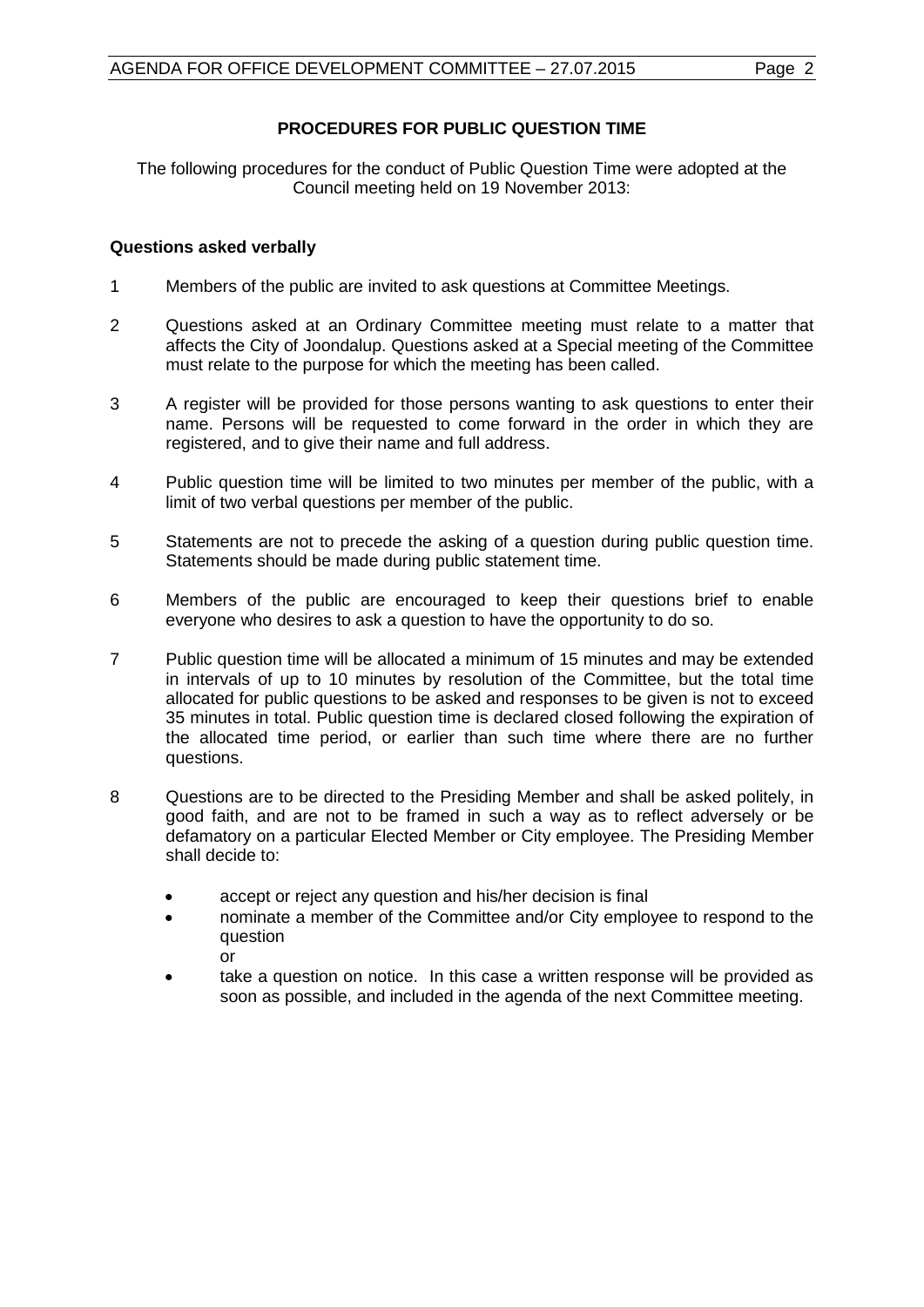- 9 Where an Elected Member is of the opinion that a member of the public is:
	- asking a question at a Committee meeting, that does not relate to a matter affecting the City or
	- making a statement during public question time,

they may bring it to the attention of the Presiding Member who will make a ruling.

- 10 Questions and any response will be summarised and included in the minutes of the Committee meeting.
- 11 It is not intended that question time should be used as a means to obtain information that would not be made available if it was sought from the City's records under Section 5.94 of the *Local Government Act 1995* or the *Freedom of Information Act 1992* (FOI Act 1992). Where the response to a question(s) would require a substantial commitment of the City's resources, the Chief Executive Officer (CEO) will determine that it is an unreasonable impost upon the City and refuse to provide it. The CEO will advise the member of the public that the information may be sought in accordance with the FOI Act 1992.

# **Questions in Writing – (Residents and/or ratepayers of the City of Joondalup only)**

- 1 Only City of Joondalup residents and/or ratepayers may submit questions to the City in writing.
- 2 Questions asked at an Ordinary Committee meeting must relate to a matter that affects the City of Joondalup. Questions asked at a Special meeting of the Committee must relate to the purpose for which the meeting has been called.
- 3 The City will accept a maximum of five written questions per City of Joondalup resident/ratepayer. To ensure equality and consistency, each part of a multi-part question will be treated as a question in its own right.
- 4 Questions lodged by 9.00am on the day immediately prior to the scheduled Committee meeting will be responded to, where possible, at the Committee meeting. These questions, and their responses, will be distributed to Elected Members and made available to the public in written form at the meeting.
- 5 The Presiding Member shall decide to accept or reject any written question and his/her decision is final. Where there is any concern about a question being offensive, defamatory or the like, the Presiding Member will make a determination in relation to the question. Questions determined as offensive, defamatory or the like will not be published. Where the Presiding Member rules questions to be out of order, an announcement to this effect will be made at the meeting, including the reason(s) for the decision.
- 6 The Presiding Member may rule questions out of order where they are substantially the same as questions previously submitted and responded to.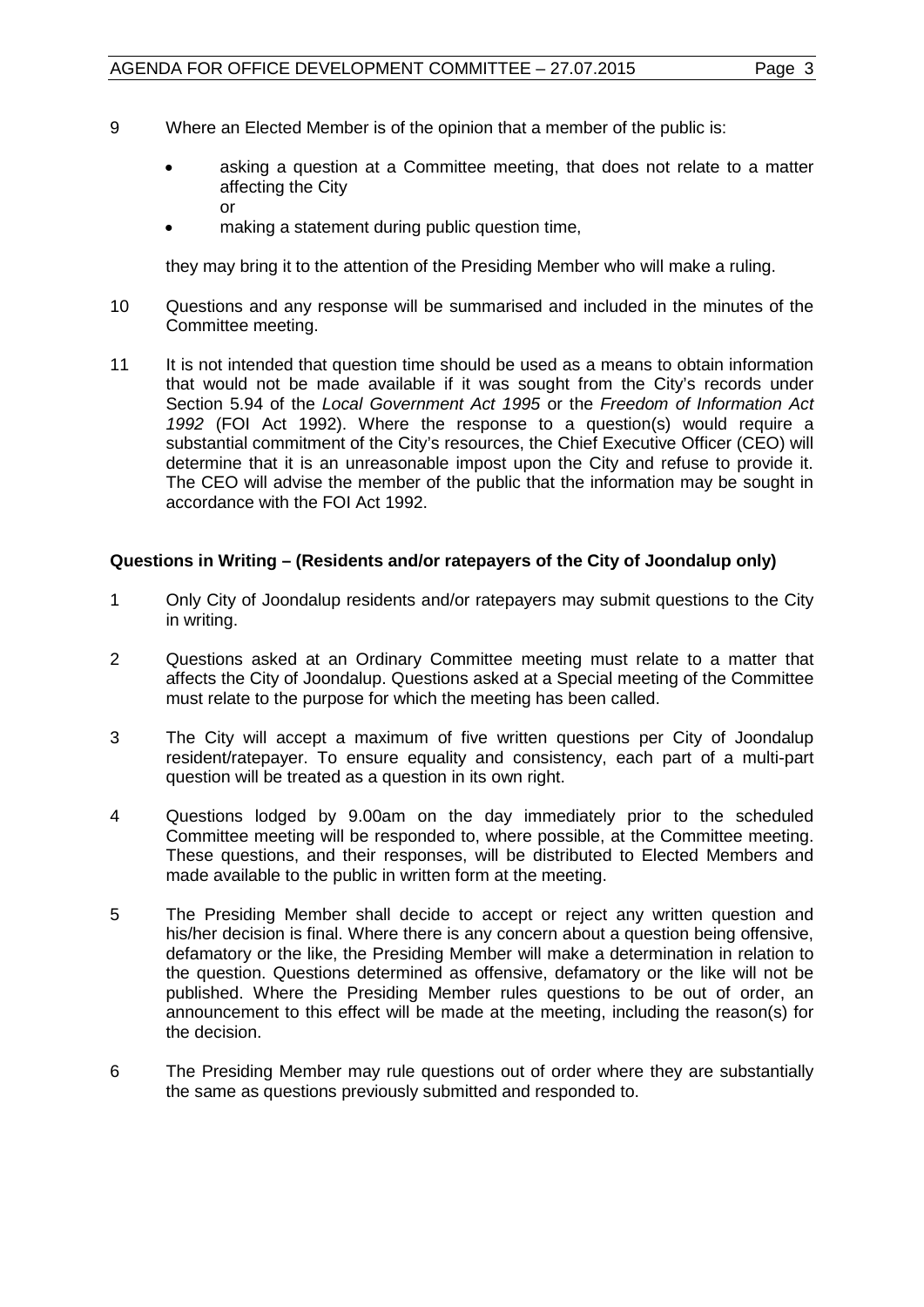- 7 Written questions unable to be responded to at a Committee meeting will be taken on notice. In this case, a written response will be provided as soon as possible and included on the agenda of the next Committee meeting.
- 8 A person who submits written questions may also ask questions at a Committee meeting and questions asked verbally may be different to those submitted in writing.
- 9 Questions and any response will be summarised and included in the minutes of the Committee meeting.
- 10 It is not intended that question time should be used as a means to obtain information that would not be made available if it was sought from the City's records under Section 5.94 of the *Local Government Act 1995* or the *Freedom of Information Act 1992* (FOI Act 1992). Where the response to a question(s) would require a substantial commitment of the City's resources, the Chief Executive Officer (CEO) will determine that it is an unreasonable impost upon the City and may refuse to provide it. The CEO will advise the member of the public that the information may be sought in accordance with the FOI Act 1992.

# **DISCLAIMER**

Responses to questions not submitted in writing are provided in good faith and as such, should not be relied upon as being either complete or comprehensive.

# **PROCEDURES FOR PUBLIC STATEMENT TIME**

The following procedures for the conduct of Public Statement Time were adopted at the Council meeting held on 19 November 2013:

- 1 Members of the public are invited to make statements, either verbally or in writing, at Committee meetings.
- 2 Statements made at an Ordinary Committee meeting must relate to a matter that affects the City of Joondalup. Statements made at a Special meeting of the Committee must relate to the purpose for which the meeting has been called.
- 3 A register will be provided for those persons wanting to make a statement to enter their name. Persons will be requested to come forward in the order in which they are registered, and to give their name and full address.
- 4 Public statement time will be limited to two minutes per member of the public.
- 5 Members of the public are encouraged to keep their statements brief to enable everyone who desires to make a statement to have the opportunity to do so.
- 6 Public statement time will be allocated a maximum time of 15 minutes. Public statement time is declared closed following the 15 minute allocated time period, or earlier than such time where there are no further statements.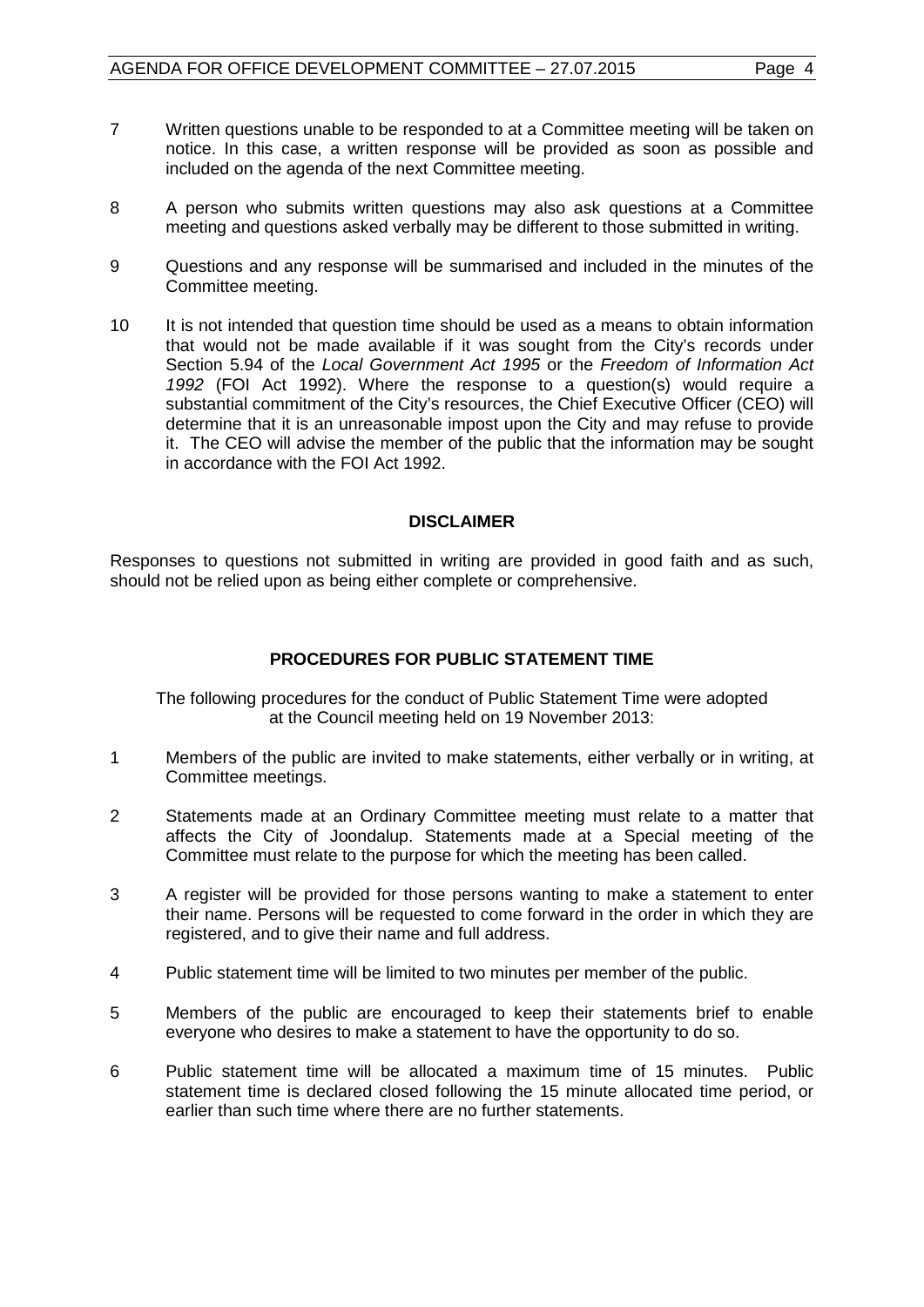- 7 Statements are to be directed to the Presiding Member and are to be made politely in good faith and are not to be framed in such a way as to reflect adversely or be defamatory on a particular Elected Member or City employee.
- 8 Where an Elected Member is of the opinion that a member of the public is making a statement at a Committee meeting, that does not relate to a matter affecting the City, they may bring it to the attention of the Presiding Member who will make a ruling.
- 9 A member of the public attending a Committee meeting may present a written statement rather than making the statement verbally if he or she so wishes.
- 10 Statements will be summarised and included in the minutes of the Committee meeting.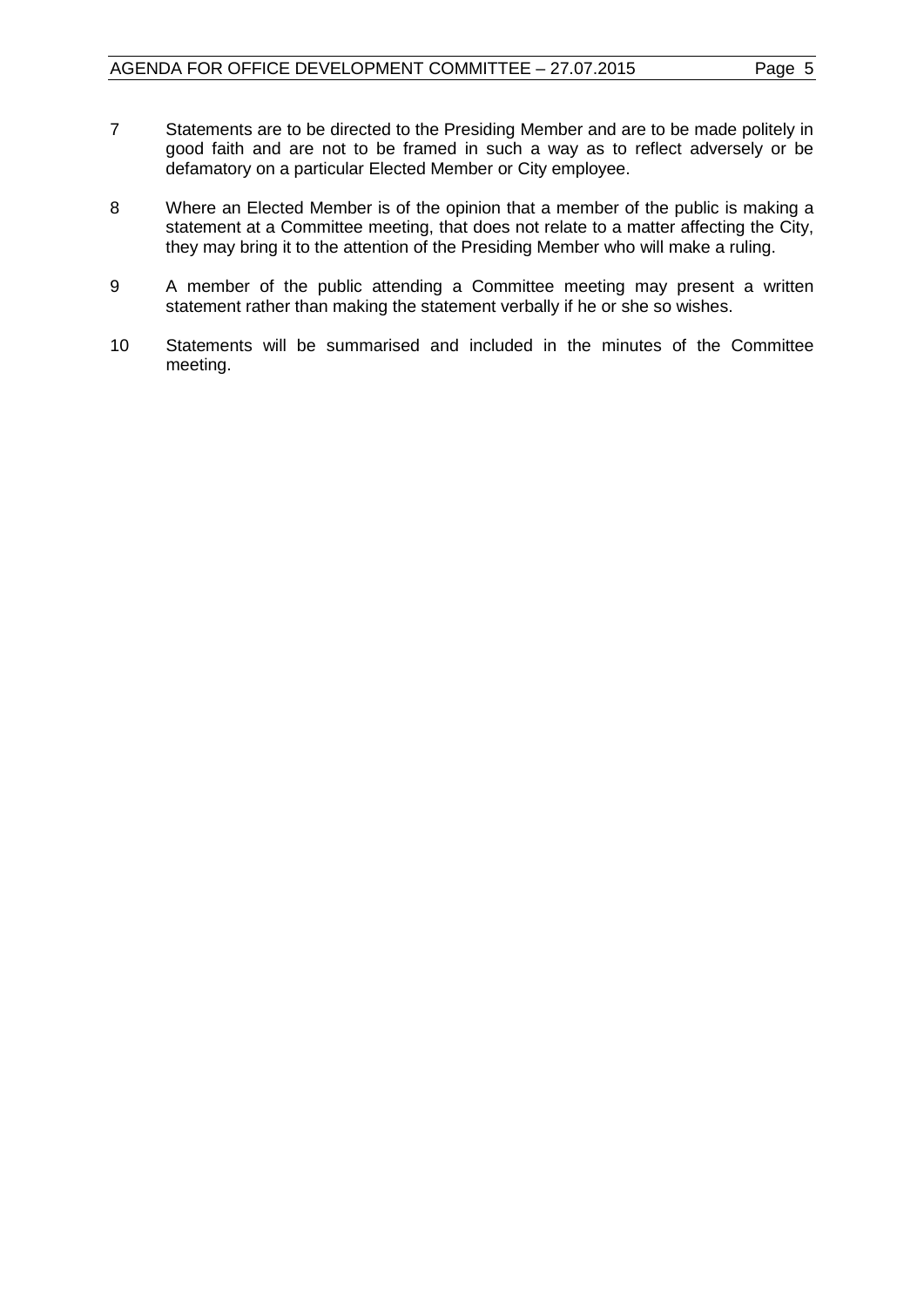# **TABLE OF CONTENTS**

| Item No. | <b>Title</b>                                                                                                                                                           | Page No. |
|----------|------------------------------------------------------------------------------------------------------------------------------------------------------------------------|----------|
|          | <b>Declaration of Opening of Resumed Meeting</b>                                                                                                                       | 8        |
|          | Declarations of Interest - dealt with on 29 June 2015                                                                                                                  | 8        |
|          | <b>Public Question Time - dealt with on 29 June 2015</b>                                                                                                               | 9        |
|          | <b>Public Statement Time - dealt with on 29 June 2015</b>                                                                                                              | 9        |
|          | Apologies/Leave of absence                                                                                                                                             | 9        |
|          | Confirmation of Minutes - dealt with on 29 June 2015                                                                                                                   | 9        |
|          | by the<br>Member<br>without<br><b>Announcements</b><br>Presiding<br>discussion - dealt with on 29 June 2015                                                            | 9        |
|          | Identification of matters for which the meeting may be<br>closed to the public                                                                                         | 9        |
|          | Petitions and deputations - dealt with on 29 June 2015                                                                                                                 | 9        |
|          | <b>Reports</b>                                                                                                                                                         | 10       |
| 4        | Joondalup City Centre Office Development -<br>Confidential:<br>Submission for State Government Office Accommodation in<br>Joondalup and Heads of Agreement. - [103036] | 10       |
|          | <b>Urgent Business</b>                                                                                                                                                 | 12       |
|          | Motions of which previous notice has been given                                                                                                                        | 12       |
|          | <b>Requests for Reports for future consideration</b>                                                                                                                   | 12       |
|          | <b>Closure</b>                                                                                                                                                         | 12       |
|          |                                                                                                                                                                        |          |

# **Note:**

Clause 15.10 of the City's *Meeting Procedures Local Law 2013* states:

*This local law applies generally to committee meetings except for clause 7.1 in respect of members seating and clause 7.8 in respect of limitation on members speaking.*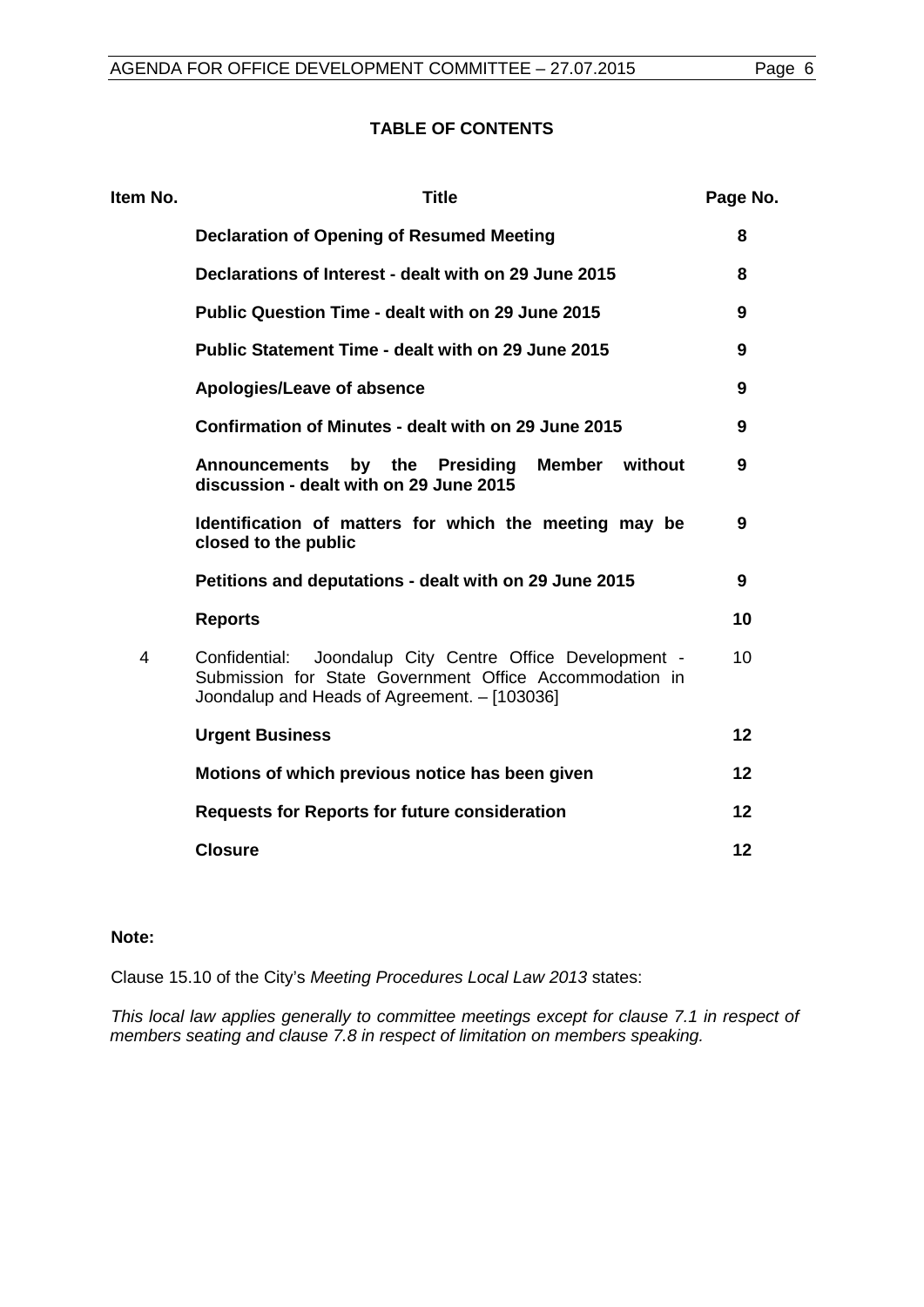# **CITY OF JOONDALUP**

Notice is hereby given that the adjourned meeting of the **Office Development Committee**  held on **Monday 29 June 2015** will **RESUME** in Conference Room 1, Joondalup Civic Centre, Boas Avenue, Joondalup on **Monday 27 July 2015** commencing at **9.30am.**

GARRY HUNT Chief Executive Officer Chief Executive Officer Chief Executive Officer Chief Executive Officer Chief Chief Lo<br>
24 July 2015 Chief Executive Officer Chief Louis Chief Chief Louis Chief Louis Chief Louis Chief Louis Chief<br>

Western Australia

# **AGENDA**

#### **Committee Members (6)**

#### **Committee Members**

| Mayor Troy Pickard | <b>Presiding Member</b>                     |
|--------------------|---------------------------------------------|
| Cr Liam Gobbert    |                                             |
| Cr Kerry Hollywood |                                             |
| Cr Tom McLean, JP  | <b>Deputy Presiding Member</b>              |
| Mr Garry Hunt      | <b>Chief Executive Officer</b>              |
| Ms Dale Page       | Director Planning and Community Development |

# **Quorum for Meetings (3):**

The quorum for a meeting is to be at least 50% of the number of offices (whether vacant or not) of members of the committee.

# **Simple Majority:**

A simple majority is to be more than 50% of those members present at the meeting.

# **Absolute Majority (4):**

An absolute majority vote is to be more than 50% of the number of offices (whether vacant or not) of the committee.

# **Casting Vote:**

In the event that the vote on a motion is tied, the presiding person must cast a second vote.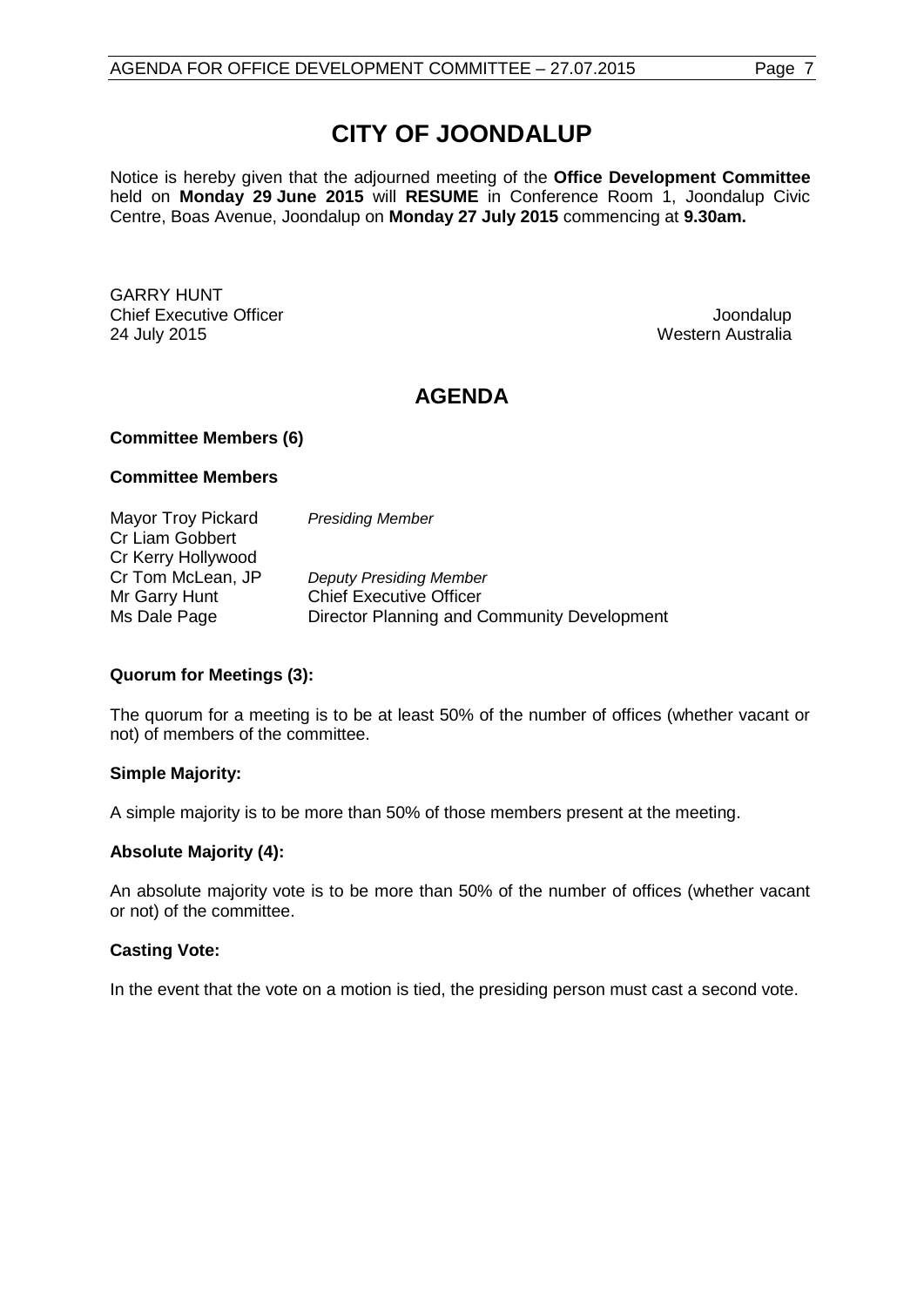# *Terms of Reference*

*To provide advice and make recommendations to Council on:*

- *the preferred location for the development of the Joondalup City Centre Commercial Office Development*
- *the architectural design elements to be incorporated into the Joondalup City Centre Commercial Office Development*
- *the core components to be included in the Joondalup City Centre Office Development*
- *the development models and financial structures to progress the Joondalup City Centre Commercial Office Development, including expressions of interest*
- *the options for the ongoing management and utilisation of the Joondalup City Centre Commercial Office Development.*

# *Delegated Authority*

*The Office Development Committee has delegated authority to make appropriate decisions on behalf of Council that are aligned with the Committee's Terms of Reference and in accordance with the constraints of the Local Government Act 199*5.

# <span id="page-7-0"></span>**DECLARATION OF OPENING OF RESUMED MEETING**

# <span id="page-7-1"></span>**DECLARATIONS OF INTEREST**

#### **Disclosures of Financial / Proximity Interest**

Nil.

# **Disclosures of interest affecting impartiality**

Elected Members (in accordance with Regulation 11 of the *Local Government [Rules of Conduct] Regulations 2007)* and employees (in accordance with the Code of Conduct) are required to declare any interest that may affect their impartiality in considering a matter. This declaration does not restrict any right to participate in or be present during the decision-making process. The Elected Member/employee is also encouraged to disclose the nature of the interest.

#### **Disclosures of interest affecting impartiality**

| <b>Name/Position</b>      | Cr Tom McLean, JP.                                                                           |  |  |
|---------------------------|----------------------------------------------------------------------------------------------|--|--|
| <b>Item No./Subject</b>   | Item 4 - Confidential: Joondalup City Centre Office Development -                            |  |  |
|                           | Submission for State Government Office Accommodation in<br>Joondalup and Heads of Agreement. |  |  |
| <b>Nature of interest</b> | Interest that may affect impartiality.                                                       |  |  |
| <b>Extent of Interest</b> | A director of Probuild Constructions is a friend of Cr McLean.                               |  |  |

| <b>Name/Position</b>      | Ms Dale Page, Director Planning and Community                     |  |  |
|---------------------------|-------------------------------------------------------------------|--|--|
|                           | Development.                                                      |  |  |
| Item No./Subject          | Item 4 - Confidential: Joondalup City Centre Office Development - |  |  |
|                           | Submission for State Government Office Accommodation in           |  |  |
|                           | Joondalup and Heads of Agreement.                                 |  |  |
| <b>Nature of interest</b> | Interest that may affect impartiality.                            |  |  |
| <b>Extent of Interest</b> | Ms Page's brother is a Director of Probuild Constructions.        |  |  |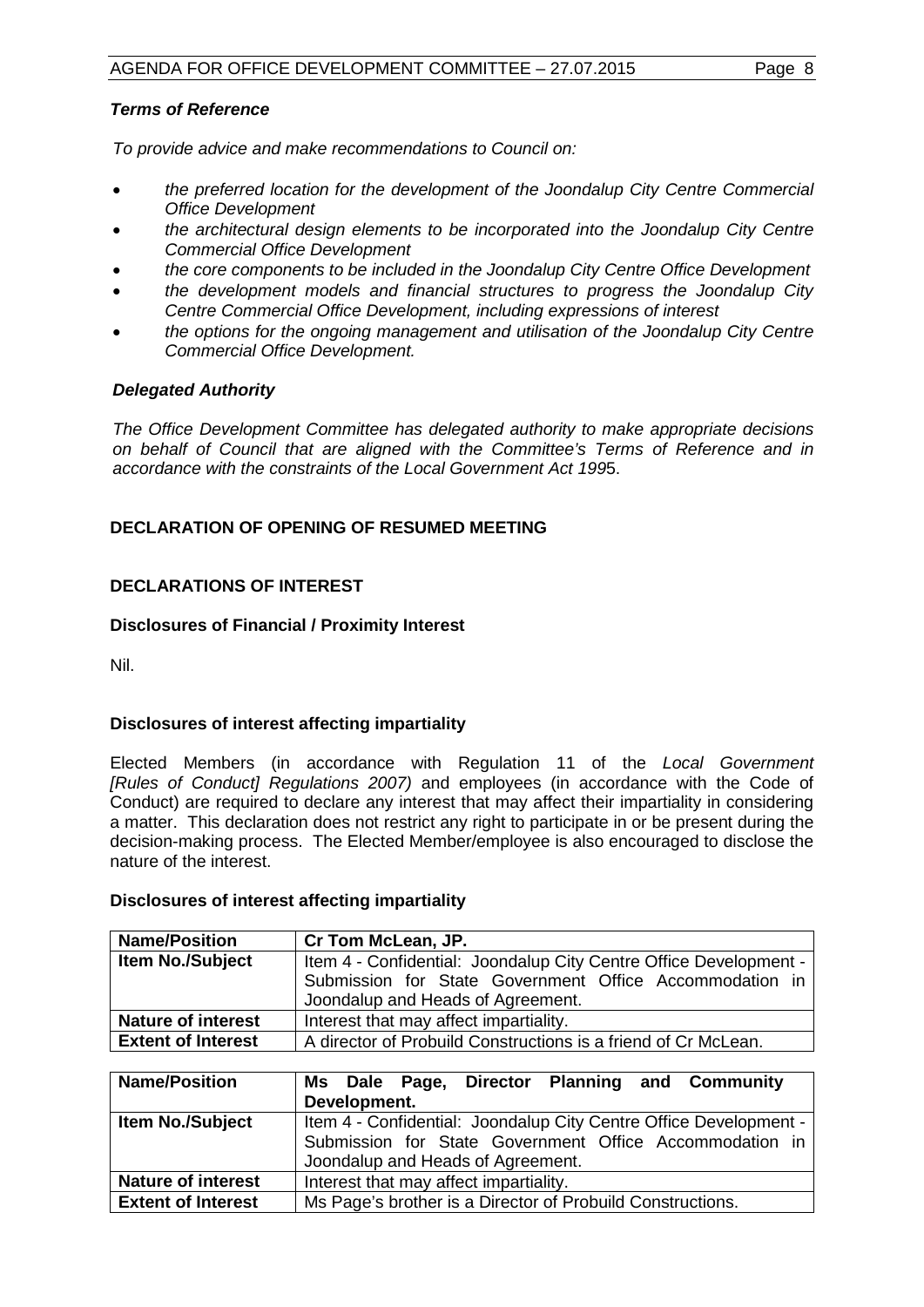| <b>Name/Position</b>      | Mr Blignault Olivier, Manager City Projects.                      |  |  |
|---------------------------|-------------------------------------------------------------------|--|--|
| <b>Item No./Subject</b>   | Item 4 - Confidential: Joondalup City Centre Office Development - |  |  |
|                           | Submission for State Government Office Accommodation in           |  |  |
|                           | Joondalup and Heads of Agreement.                                 |  |  |
| <b>Nature of interest</b> | Interest that may affect impartiality.                            |  |  |
| <b>Extent of Interest</b> | A director of Probuild Constructions (part of the Devwest Group   |  |  |
|                           | Pty Ltd team) is a personal friend of Mr Olivier.                 |  |  |

#### <span id="page-8-0"></span>**PUBLIC QUESTION TIME**

This Item was dealt with at the Office Development Committee meeting held on 29 June 2015, with no members of the public being present.

#### <span id="page-8-1"></span>**PUBLIC STATEMENT TIME**

This Item was dealt with at the Office Development Committee meeting held on 29 June 2015, with no members of the public being present.

#### <span id="page-8-2"></span>**APOLOGIES/LEAVE OF ABSENCE**

#### **Leave of Absence previously approved**

| Cr Liam Gobbert | 24 July to 29 July 2015 inclusive;  |
|-----------------|-------------------------------------|
| Cr Mike Norman  | 22 July to 9 August 2015 inclusive. |

#### <span id="page-8-3"></span>**CONFIRMATION OF MINUTES**

This Item was dealt with at the Office Development Committee meeting held on 29 June 2015.

#### <span id="page-8-4"></span>**ANNOUNCEMENTS BY THE PRESIDING MEMBER WITHOUT DISCUSSION**

This Item was dealt with at the Office Development Committee meeting held on 29 June 2015.

#### <span id="page-8-5"></span>**IDENTIFICATION OF MATTERS FOR WHICH THE MEETING MAY BE CLOSED TO THE PUBLIC**

Item 4 Confidential – Joondalup City Centre Development: Project Status Report.

#### <span id="page-8-6"></span>**PETITIONS AND DEPUTATIONS**

This Item was dealt with at the Office Development Committee meeting held on 29 June 2015.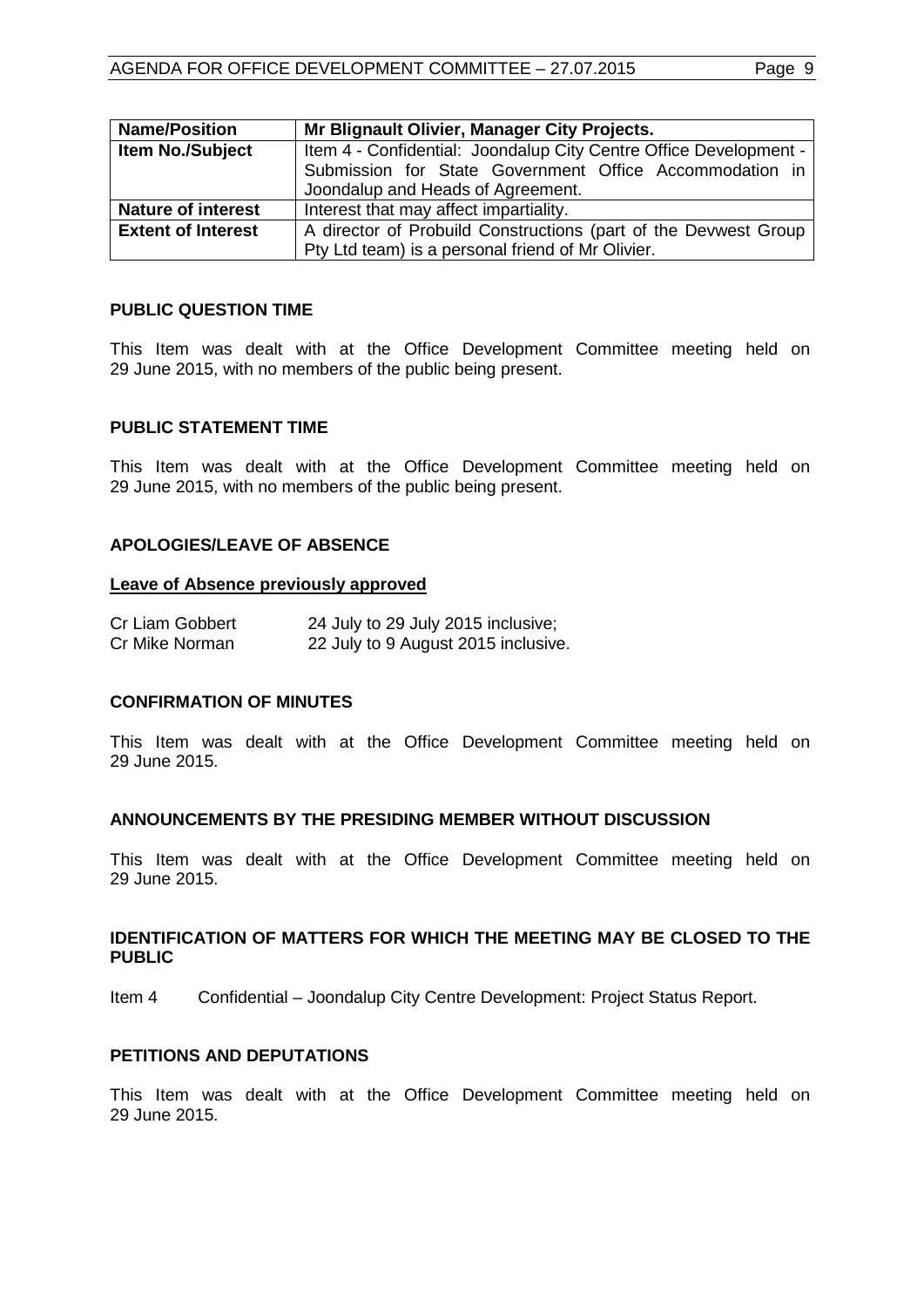# <span id="page-9-0"></span>**REPORTS**

# **Disclosures of interest affecting impartiality**

| <b>Name/Position</b>      | Cr Tom McLean, JP.                                                                           |  |
|---------------------------|----------------------------------------------------------------------------------------------|--|
| <b>Item No./Subject</b>   | Item 4 - Confidential: Joondalup City Centre Office Development -                            |  |
|                           | Submission for State Government Office Accommodation in<br>Joondalup and Heads of Agreement. |  |
| <b>Nature of interest</b> | Interest that may affect impartiality.                                                       |  |
| <b>Extent of Interest</b> | A director of Probuild Constructions is a friend of Cr McLean.                               |  |

| <b>Name/Position</b>      | Ms Dale Page, Director Planning and Community                     |  |  |  |
|---------------------------|-------------------------------------------------------------------|--|--|--|
|                           | Development.                                                      |  |  |  |
| Item No./Subject          | Item 4 - Confidential: Joondalup City Centre Office Development - |  |  |  |
|                           | Submission for State Government Office Accommodation in           |  |  |  |
|                           | Joondalup and Heads of Agreement.                                 |  |  |  |
| <b>Nature of interest</b> | Interest that may affect impartiality.                            |  |  |  |
| <b>Extent of Interest</b> | Ms Page's brother is a Director of Probuild Constructions.        |  |  |  |

| <b>Name/Position</b>      | Mr Blignault Olivier, Manager City Projects.                      |  |  |
|---------------------------|-------------------------------------------------------------------|--|--|
| <b>Item No./Subject</b>   | Item 4 - Confidential: Joondalup City Centre Office Development - |  |  |
|                           | Submission for State Government Office Accommodation in           |  |  |
|                           | Joondalup and Heads of Agreement.                                 |  |  |
| <b>Nature of interest</b> | Interest that may affect impartiality.                            |  |  |
| <b>Extent of Interest</b> | A director of Probuild Constructions (part of the Devwest Group   |  |  |
|                           | Pty Ltd team) is a personal friend of Mr Olivier.                 |  |  |

# <span id="page-9-1"></span>**ITEM 4 CONFIDENTIAL: JOONDALUP CITY CENTRE OFFICE DEVELOPMENT - SUBMISSION FOR STATE GOVERNMENT OFFICE ACCOMMODATION IN JOONDALUP AND HEADS OF AGREEMENT**

| North                                                                                                                                                                                            |                                                                                                          |
|--------------------------------------------------------------------------------------------------------------------------------------------------------------------------------------------------|----------------------------------------------------------------------------------------------------------|
| Mr Garry Hunt<br>Office of the CEO                                                                                                                                                               |                                                                                                          |
| 103036, 101515                                                                                                                                                                                   |                                                                                                          |
| Attachment 1                                                                                                                                                                                     | Draft Heads of Agreement                                                                                 |
| (Please Note:                                                                                                                                                                                    | This<br>Report and Attachment<br>is<br>confidential and will appear in the official<br>Minute Book only) |
| Executive - The substantial direction setting and oversight<br>role of Council, such as adopting plans and reports,<br>accepting tenders, directing operations, setting and<br>amending budgets. |                                                                                                          |
|                                                                                                                                                                                                  |                                                                                                          |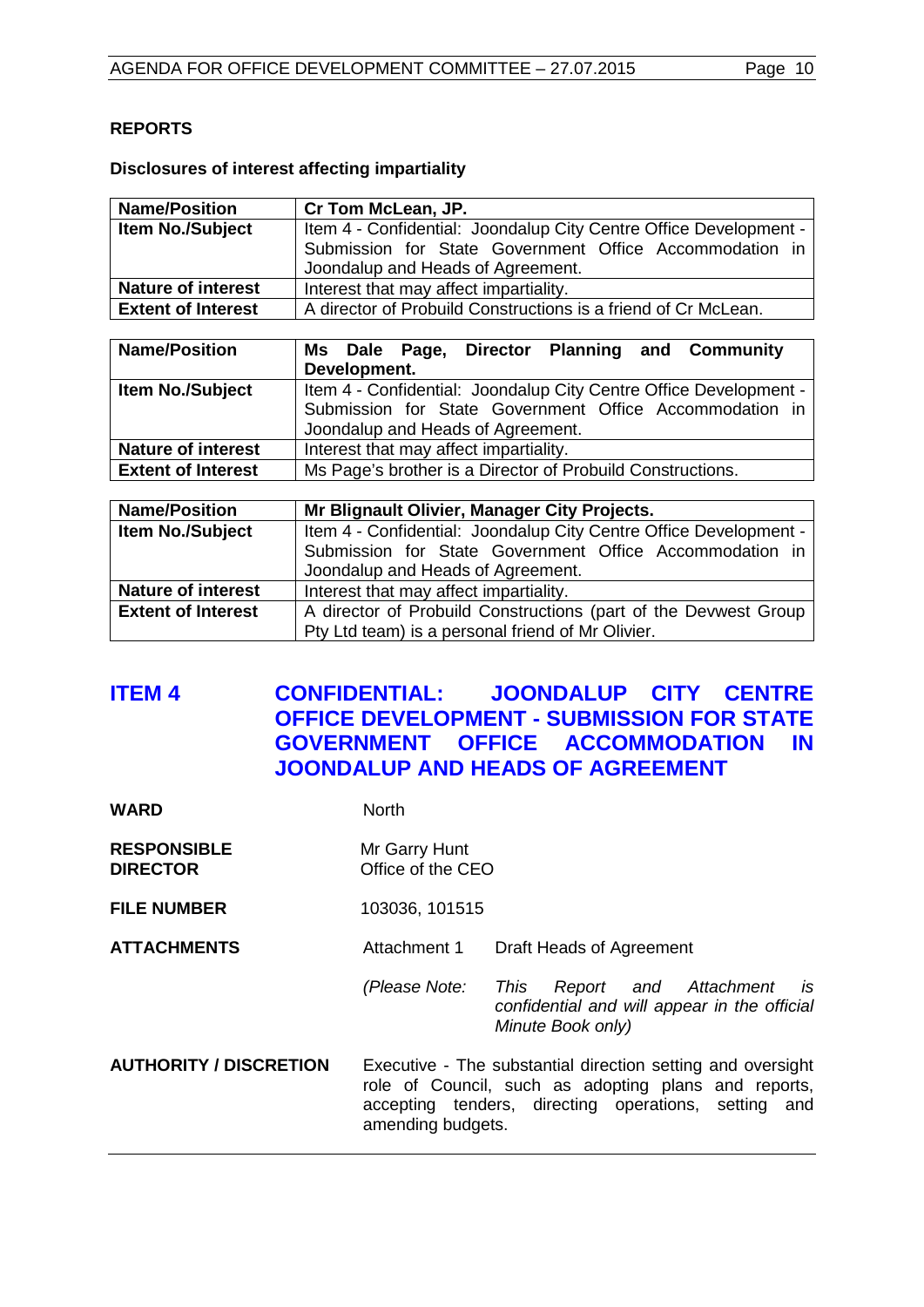This Report is confidential in accordance with section 5.23(2)(c) of the *Local Government Act 1995*, which also permits the meeting to be closed to the public for business relating to the following:

*a contract entered into, or which may be entered into, by the local government and which relates to a matter to be discussed at the meeting.*

A full report is provided to Elected Members under separate cover. The report is not for publication.